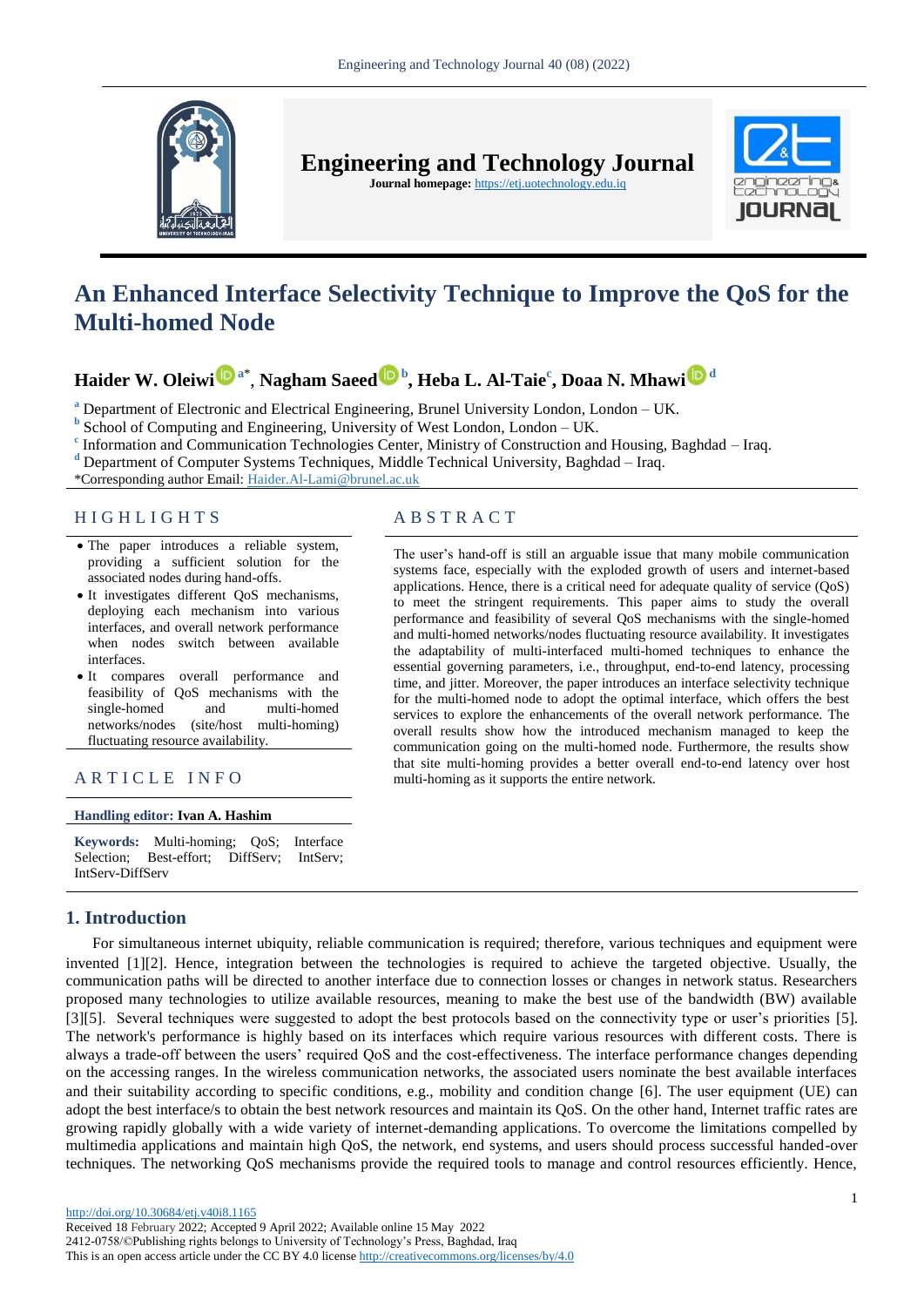resources management [\[7\]](#page-6-3) is important to enhance the required services for data-hungry applications, explode the number of users and balance the simultaneous network-demanding rates with resource availability. This paper is organized as follows; in the next section, we discussed the related literature, following it up with the design methodology section. Then we showed and discussed the results in section 4, and finally, we concluded the research findings in section 5.

## **2. Related literature**

Single-homing technique [\[8\]](#page-6-4) was the first Internet-access technique approved with which the single-homed network communicates with only one Internet Service Provider (ISP) to access all the targeted ends. Due to limited resources, the network will deliver poor performance, e.g., the scarcity of end-to-end routes due to high demands. Later, the multi-homing technique [\[9\]](#page-6-5) was proposed to present a reliable system with better performance in delivering the required services. Figure 1 depicts multi-homing architecture. It is worth noting that the end node can be linked to multiple ISPs to establish reliable internet access [\[11\]\[](#page-6-6)11].



**Figure 1:** Multi-homing architecture

Multi-homing users associate with multiple ISPs via multiple networks demanding various services. However, the user compares the available services provided by multiple ISPs in terms of cost-effectiveness, security, and QoS, prioritizing the best ISP. In case of connection failure or insufficiency of the internet provider, the node will keep its ongoing internet access connection using another associated internet provider alternatively. The multi-homing technique has associated mechanisms with providing alternative routes upon connection failure by redirecting traffic to an available connection and has the required mechanisms to select the best route whenever more than one route is available [\[12\].](#page-6-7) This strategy provides load-balancing with the possibility of distributing the traffic onto the available number of associated ISP links, e.g., the system administrator can prioritize the important traffic by linking it with a certain interface and registering it to a preferable ISP. However, achieving a stable connection with a smooth hand-off is essential. Multi-homing is classified into; host multi-homing, with which the host has several network interfaces, and site multi-homing, with which the entire network has redundant paths [\[13\].](#page-6-8) In conclusion, multi-homing is becoming more preferred for the networks and the end nodes. The multi-homing technique enables the communication networks to deliver highly qualified services, improve the speed [\[14\]](#page-6-9) and enhance the stability of services to the nodes [\[15\].](#page-6-10) It reveals the multi-homing practicability and its capability in avoiding connection failure, providing userreachability, and selecting the right ISP [\[16\].](#page-7-0) Multi-homing can be utilized with the mobile IP to obtain reliable and scalable connectivity and achieve the required internet ubiquity, leading to enhancing the communication network performance. Hence, mobile IP was proposed to support the Internet's host mobility, and it has both IPv6 and IPv4 protocols. The home address addresses the home gateway as a home agent, while the visiting gateway is a foreign agent [\[17\].](#page-7-1) Thus, the multi-homing concept provides an added value by registering the visiting agents as home agents at the repeatedly visited destinations.

## **3. Design methodology**

One of the Internet's most distinguishing features is its networking technology diversity. Therefore, it is arguable whether the Internet can supply an ultimate end-to-end QoS. If the prevalence of the QoS-capable technology reaches a sufficient degree, this implies that the core internet may be able to provide a certain level of service. It is worth noticing that there are many network solutions at the network's edges. QoS can be characterized as a set of precisely specified metrics such as data loss, latency, jitter, and network resource utilization linked to the sensation or notion of quality that a network user has. The most difficult aspect of defining QoS as a function of the measures and the human factor is defining it as a function of both. In general, when we describe networks, QoS indicates that a user of a service obtains a predetermined network's resources, delivering the users' packets to the destinations within the given parameters and performance limitations [\[18\]](#page-7-2)[-\[21\].](#page-7-3) Because of the current software improvements and the emergence of new services with increased commercial activities, QoS and Class of Service (CoS) [\[24\]](#page-7-4) are supposed to be added to the Internet. Below is a classification for multi-home technologies:

## **3.1 Differentiated Service (diffserv)**

It is a set of technologies that enable ISPs to provide various types of services to various customers and related traffics. The differentiated service (DiffServ) is designed to provide a modular solution to IP QoS for various applications. Its protocols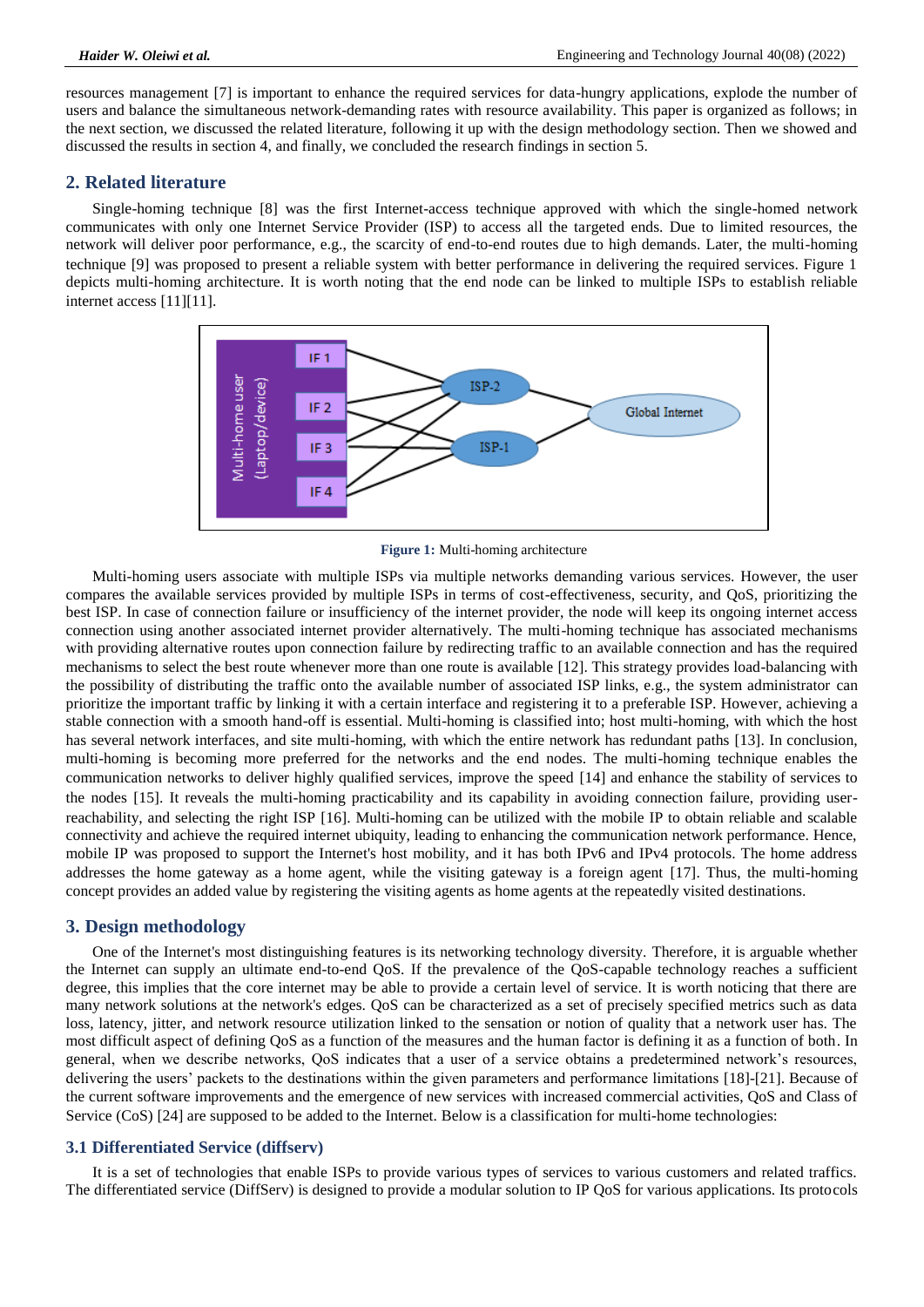are designed to allow scalability and service recognition on the Internet without requiring a per-flow state or signaling at each hop [\[25\]\[27\]](#page-7-5)

## **3.2 Integrated service (Intserv)**

The rise of various spectrum-hungry or latency-sensitive applications necessitates the availability of adequate QoS or other network performance assurances. Hence the integrated service (IntServ) was proposed [\[28\].](#page-7-6) The adopted resource reservation protocol (RSVP) with IntServ is an example of this service. The IntServ mechanism has proposed several service types; however, only two were defined: a) An assured service with a guaranteed scale of BW, a definite end-to-end latency restriction, and no lining-up losses for the traffic's corresponding packets. b) A controlled-load service that offers no quantitative association assurances but strives to supply the traffic with a service quality comparable to a lightly laden network.

#### **3.3 Intserv-diffserv**

The telecom community adopts the assumption that IntServ and DiffServ mechanisms cannot solely support a multiple services network architecture [\[29\].](#page-7-7) As a result, a proposal was made to merge the two mechanisms, employing the IntServ at the network's edge and DiffServ within the core network. The most used reference model for supporting the IntServ-DiffServ collaboration in the state-of-the-art involves a DiffServ area in the center of two IntServ-supported regions, as illustrated in Figure 2.



**Figure 2:** IntServ-DiffServ architecture

The work in this paper thoroughly investigates the OoS for these three services in several simulation scenarios. In our previous work [\[30\],](#page-7-8) we compared wireless communication models with IntServ, DiffServ, and IntServ-DiffServ services and discussed the difference in their performance. In this paper, we proceed to evaluate QoS mechanisms thoroughly based on communication performance improvement under multi-homed networking and fluctuating resource availability and how to merge these mechanisms within the communication network to ensure the delivery of the optimal end-to-end QoS to the users. We studied the main QoS parameters to evaluate the overall network performance, i.e., the throughput of producing packets, end-to-end latency, packet processing time at intermediary nodes, and disconnecting jitter. The implementation is as follows: The correspondence node (CN), represented by the laptop and PC in figure 2, sends information to the multi-homed network or the multi-homed node over the core network. The received traffic performance will be investigated concerning single or multihomed destinations. In both cases, the QoS will be carried out within the network; traffics of best-effort (no QoS guarantees), DiffServ, IntServ, and IntServ-DiffServ are all options. One case considers the destination has a single interface and is singlehomed (router or node). The other case scenarios will have the destination a multi-homed router (i.e., site multi-homing) or a node (host multi-homing) with multiple interfaces to connect with the CN and compare the overall results. The multi-homing scenarios are implemented as; the multi-homed end-node is connected to several interfaces, and the link goes down every five seconds. This scenario allows the handover analysis to the communication network. As a result of the link breaking down, the node needs to switch from one link to another to keep the communication going. The links were set with different QoS's, starting from the best-effort link to the DiffServ only link, the IntServ link, and finally the IntServ-DiffServ link. The introduced mechanism of interface selectivity in this paper considers the QoS offered by each interface. The proposed mechanism gives the node the ability to maintain the communication going on the multi-homed node along with the hand-off between the access points. Moreover, the mechanism keeps the throughput at an acceptable level as much as possible and reduces the overall end-to-end latency to as minimal as possible. The interface(s) selectivity considered its influential parameters based on the path characteristics that the targeted interface(s) are connected to. The coming section explains the feasibility of multiple interfaces with the multi-homing, demonstrating the benefits of this strategy to increase communication reliability and improve network performance.

## **4. Simulation results and Discussion**

The simulation results are based on the Network Simulator (N2). As mentioned previously, the simulation results will compare both the site multi-homing versus the single-homing scenario and the host-Multihoming versus the single-homing scenario. Simulation time was 32 s, whereas a longer time was set for jitter examinations to achieve the best accuracy. The dedicated interfaces were assumed for each mechanism in multi-homing scenarios.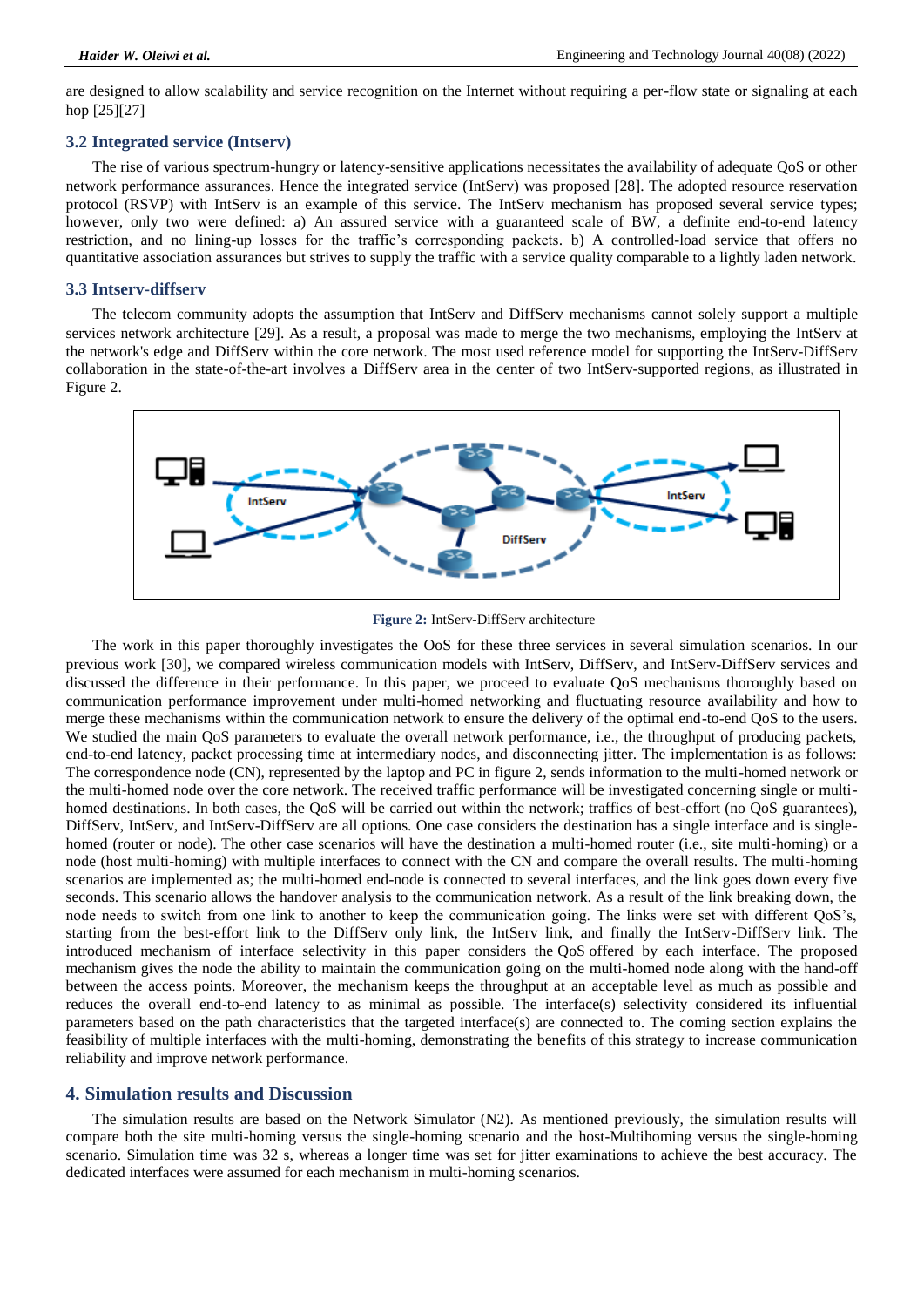## **4.1 Single homing Vs. Site multi-homing**

This case investigated two communications that took place. The first is between the CN with a single-homed and besteffort destination (a router with one interface). The second is with CN with a multi-homed router (i.e., the site Multi-homing), which has multiple interfaces to communicate with the CN. The router is connected to the other nodes in the network, and it is responsible for the node registration while the network moves from one point to another. Similarly, when one of the connections fails, the site multi-homed destination is switched to the most adequate associated link of the four mechanisms' links to communicate with the CN. The results for the performance parameters are shown below:

#### 4.1.1 Throughput of Generating packets at CN

The results in Figure 3 show the producing packets' throughput at the CN against the simulation time in single homing and site multi-homing scenarios. It shows the graphs for single-homed with a best-effort destination (a router with one interface) and site multi-homed with various mechanisms destination (a router with multiple interfaces). Both graphs begin with the besteffort technique. The two scenarios begin with the best effort; then, the link breaks down after 5 seconds. As illustrated in Figure 3, there is a noticeable difference in the network performance when the connection drops at second 5, demonstrating the behavior of the two scenarios. In the single-homed, the connection stayed down for 25 seconds, after which the destination must register and receive acknowledgment (i.e., link recovery) from every two intermediatory nodes, resulting in the next link recovery taking about 32 seconds. However, with the site multi-homing, we observe that the destination can redirect its communication to other paths when the connection fails, resulting in a highly reliable connection guiding to high performance. Additionally, we observe a distinct throughput value every 5sec, as the router switches among various interfaces with different QoS mechanisms every 5 seconds. Thus, the throughput for the site multi-homing network was better than the best-effort network.



**Figure 3:** Throughput of generating packets at CN Vs. time

## 4.1.2 Jitter

Figure 4 shows the variation in the time delay between when a signal is transmitted and when it's received over the network connection for the two scenarios through simulation time. Both cases show the same start of the simulation jitter, but when the initial connection fails, the jitter jumps in the case of the single-homed scenario, as shown in Figure 4, around time 100 sec. However, the jitter stays around the same values in the case of the multi-homed router, as the router can switch to another interface. Hence, the jitter for the site multi-homing network was better than the best-effort network.



**Figure 4:** Simulation time Vs. jitter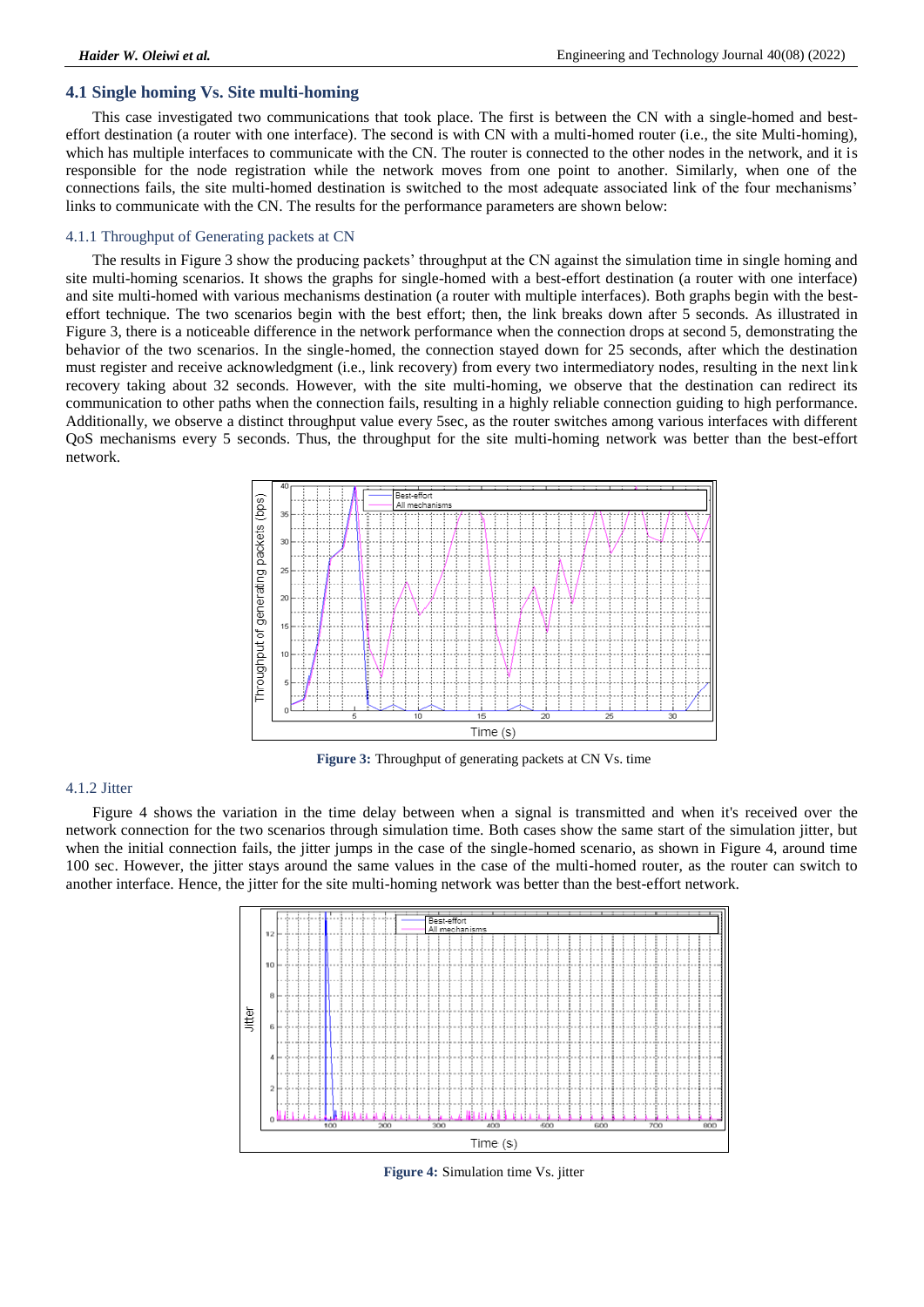### 4.1.3 End-to-end latency

Figure 5 shows the end-to-end latency over the simulation time for the two proposed scenarios. Similarly, the two scenarios show the same start in the first 5 seconds, as they both use the same interface. However, after t= 5 sec, the singlehome case shows a steady end-to-end delay as the CN keeps trying to reach the router with no reply (i.e., it reaches the last point where the connection was on before). This is an indication of ineffective engagement in the communication process. Whereas the site multi-homed router, after t=5 sec, continued to engage with the communication process showing different variations in the end-to-end delay and some edges every 5 seconds as it moves from one access point to another. But, the overall advantage of keeping the communication going makes it a much better choice than the single-homed scenario.



**Figure 5:** end-to-end latency

## **4.2 Single homing vs. Host multi-homing scenarios**

In this section, the performance of the CN communication with the single-homed node and multi-homed node (i.e., host multi-homing) was investigated. The same parameters examined in the previous section will be examined in this section. In this case, the destination has multiple interfaces to communicate with the CN.

#### 4.2.1 Throughput of generating packets at CN

Figure 6 depicts the various throughput values of the two scenarios. The simulations start with best-effort QoS. After 5 seconds, the connection is cut off and stays off up to 25 seconds in the single-homed case. The destination requires links registration and recovery to maintain the connection with the CN; thus, the communication starts again after approximately 12 seconds. However, the multi-homed node can switch among different interfaces to preserve the communication with the CN. The result shows that the node managed to keep the communication going along with the entire time. Although the figure shows the throughput drops while the node moves from one access point to another (i.e., from one link to another with different QoS's), the node maintains ongoing communication with the CN with minimum cost.



**Figure 6:** Throughput of generating packets at the CN Vs. time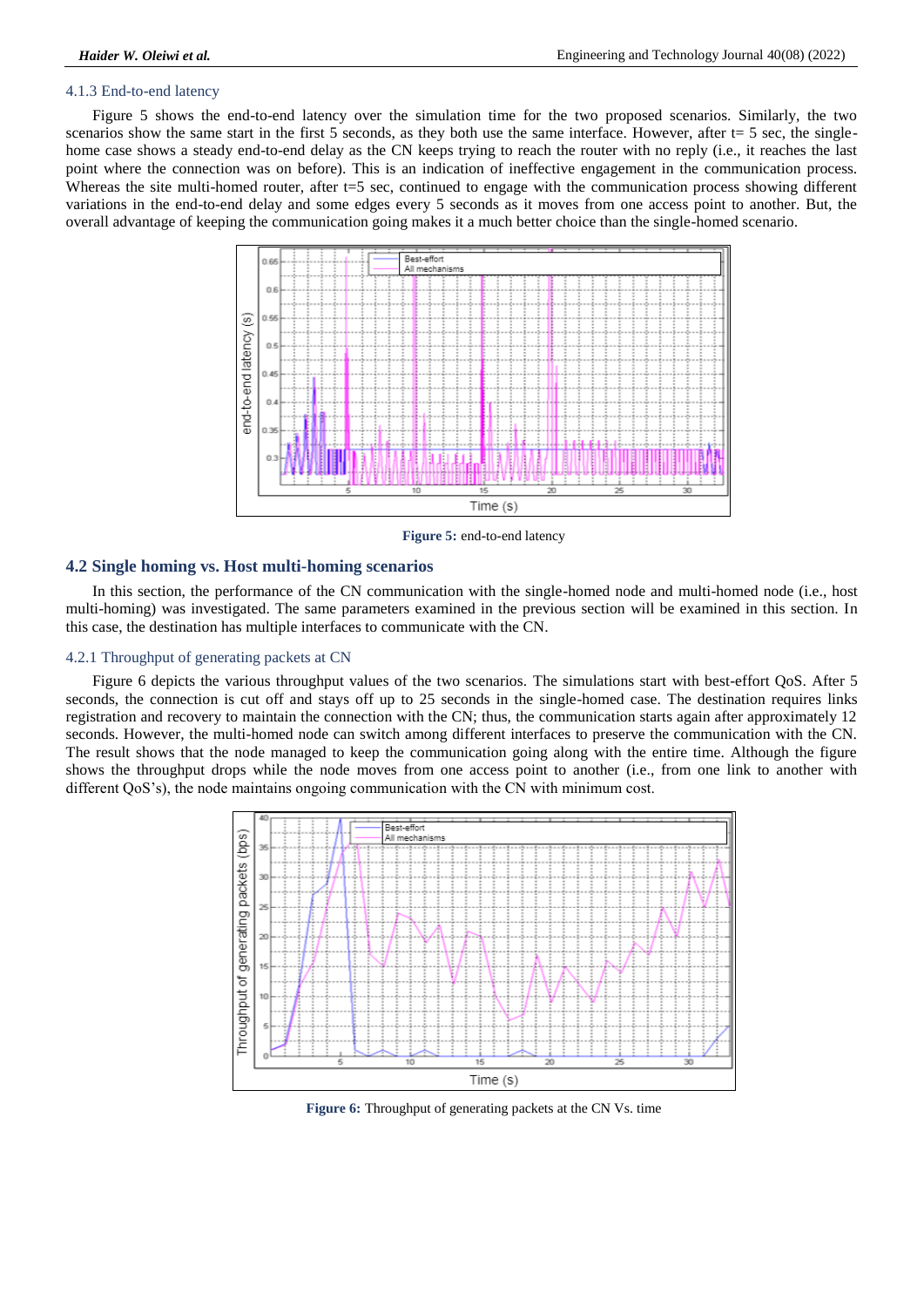## 4.2.2 Jitter

Figure 7 illustrates the difference between the simulation jitter in the single-homed and multi-homed cases. As discussed previously, the multi-homed host shows better (i.e., steady) jitter over the simulation time, as it managed to switch between different interfaces according to which one is available. However, for the second time, the single-homed host shows a jump in the simulation jitter when the node lost its connection (i.e., the interface failed or cut off). After that, the node will lose communication until the link is up again after 20 seconds.



**Figure 7:** Simulation event time Vs. jitter

#### 4.2.3 End-to-end latency

Similarly, figure 8 depicts the end-to-end latency and how the multi-homed node with IntServ, DiffServ, and IntServ-DiffServ mechanisms maintains ongoing communication with the CN. However, there are some edges due to the handover from one access point to another. Moreover, the single-homed node loses communication after the 5th second as the link goes down. The end-to-end latency in the single-homed case remains constant until the links are on again and the nodes start the communication all over again, around the 32nd second of the simulation time.

The noticeable impact of these parameters on the overall network performance; the results are comparable to the finding mentioned previously, explaining how the various mechanisms perform regarding processing, latency, distances, system throughput, and jitter.



**Figure 8:** end-to-end latency

## **5. Conclusion**

Multi-homing technology presents a remarkable enhancement for overall communication performance. Therefore, it is extremely useful to study the performance of the multi-homed networks, as it represents the current wireless communication networks. However, there is still an urgent need for comprehensive studies to address the weak points, state the required procedures, and develop a decent communication system to meet the essential requirements with adequate performance. This paper thoroughly studied different QoS mechanisms; best-effort, DiffServ, IntServ, and IntServ-DiffServ. It studied the effects of deploying each one of them into various interfaces and how the overall network performance would be increased if the node managed to switch between them according to their availability. The paper compares two multi-homing scenarios (i.e., site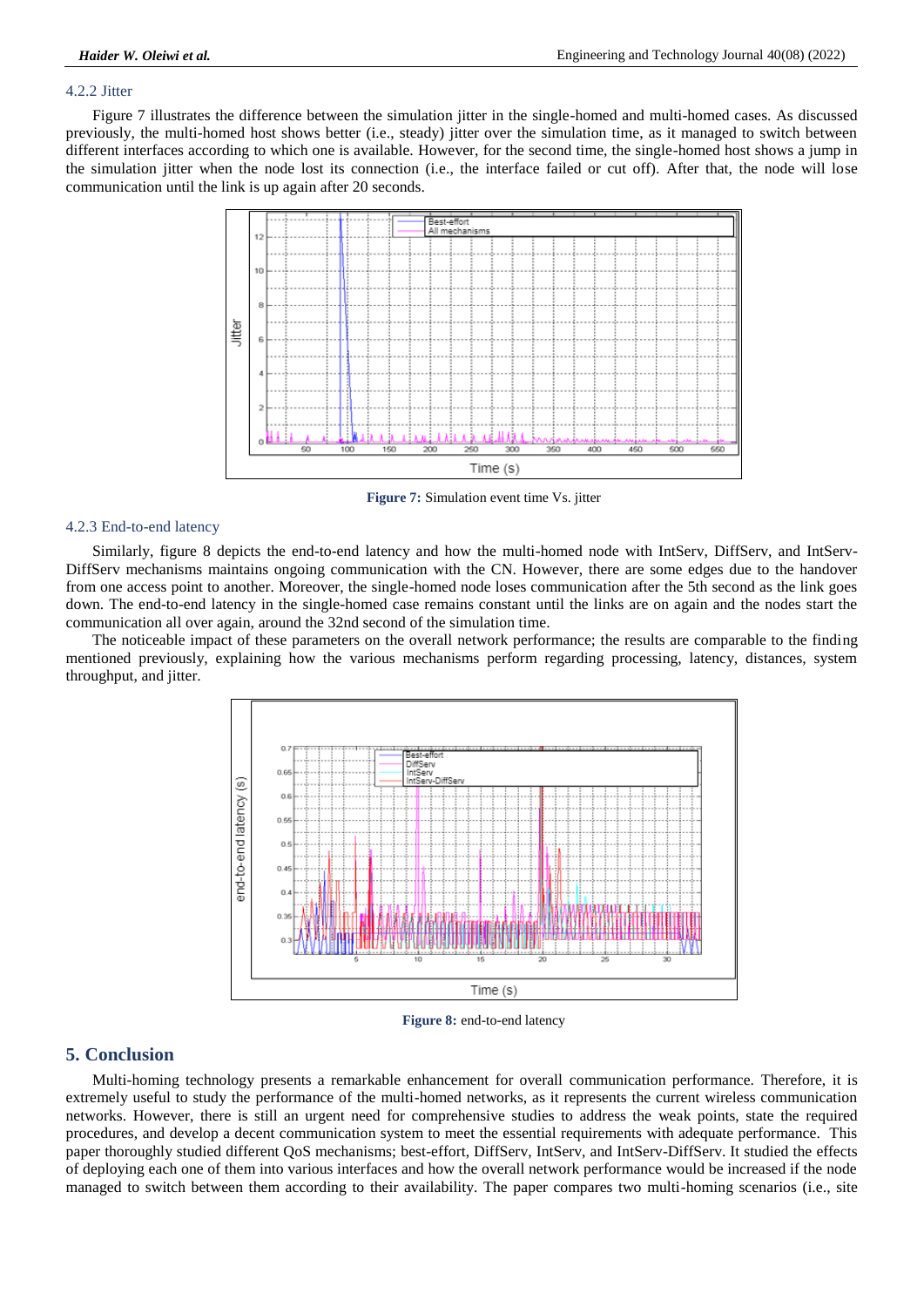multi-homing and host multi-homing) with the single homing scenario. Finally, the overall results show how the switching mechanism defined in this paper managed to maintain ongoing communication between the CN and the multi-homed node, showing how the network's overall performance was improved almost perfectly.

#### **Author contribution**

All authors contributed equally to this work.

#### **Funding**

This research received no specific grant from any funding agency in the public, commercial, or not-for-profit sectors.

#### **Data availability statement**

The data that support the findings of this study are available on request from the corresponding author.

#### **Conflicts of interest**

The authors declare that there is no conflict of interest.

#### **References**

- <span id="page-6-0"></span>**[1]** I. El-Dessouki and N. Saeed, Smart Grid Integration into Smart Cities, *2021 IEEE International Smart Cities Conference (ISC2)*, (2021) 1-4, doi: 10.1109/ISC253183.2021.9562769.
- **[2]** A. Anwar, Ijaz-ul-Haq, N. Saeed and P. Saadati, Smart Parking: Novel Framework of Secure Smart Parking Solution using 5GTechnology,*(2021)IEEEInternationalSmartCitiesConference(ISC2)*,(2021)1-4, doi: 10.1109/ISC253183.2021.9562776.
- **[3]** H. W. Oleiwi and H. Al-Raweshidy, Cooperative SWIPT THz-NOMA / 6G Performance Analysis, *Electronics, MDPI*, 11 (2022) 873, doi: [10.3390/electronics11060873.](https://eur01.safelinks.protection.outlook.com/?url=https%3A%2F%2Fdoi.org%2F10.3390%2Felectronics11060873&data=04%7C01%7CNagham.Saeed%40uwl.ac.uk%7C00f408ee05c5419f04bd08da0dce5457%7Cb0abd1ed496642749f1959dd663e81f5%7C0%7C0%7C637837477070095054%7CUnknown%7CTWFpbGZsb3d8eyJWIjoiMC4wLjAwMDAiLCJQIjoiV2luMzIiLCJBTiI6Ik1haWwiLCJXVCI6Mn0%3D%7C3000&sdata=EYj2q9mdYRpimHKbDzD9cfI1f2nXqvnFqIV%2FEOxZf24%3D&reserved=0)
- **[4]** H. W. Oleiwi, N. Saeed, and H. Al-Raweshidy, Cooperative SWIPT MIMO-NOMA for Reliable THz 6G Communications, *Network, MDPI*, pp. 257–269, 2022, [doi: 10.3390/network2020017.](https://doi.org/10.3390/network2020017)
- <span id="page-6-1"></span>**[5]** N. H. Saeed, M. F. Abbod, H. S. Al-Raweshidy and O. Raoof, Intelligent MANET routing optimizer, *2008 5th International Conference on Broadband Communications, Networks and Systems*, (2008) 359-365, doi: 10.1109/BROADNETS.2008.4769107.
- <span id="page-6-2"></span>**[6]** N. H. Saeed, M. F. Abbod and H. S. Al-Raweshidy, IMAN: An Intelligent MANET routing system, *2010 17th International Conference on Telecommunications*,( 2010) 401-404, doi: 10.1109/ICTEL.2010.5478779.
- <span id="page-6-3"></span>**[7]** H. Azarhava and J. Musevi Niya, Energy Efficient Resource Allocation in Wireless Energy Harvesting Sensor Networks, *IEEE Wireless Communications Letters*, 9 (2020) 1000-1003, doi: 10.1109/LWC.2020.2978049.
- <span id="page-6-4"></span>**[8]** M. Kolberg, E. H. Magill and M. Wilson, Compatibility issues between services supporting networked appliances, *IEEE Communications Magazine*, 41 (2003) 136-147, doi: 10.1109/MCOM.2003.1244934.
- <span id="page-6-5"></span>**[9]** O. Raoof, H. Radhi, H. S. Al-Raweshidy and Z. Jerjees, Dynamic interface/network selection mechanism approach for multi-homed wireless nodes, *20095th IEEEGCCConference&Exhibition*,(2009)1-4,doi: 10.1109/IEEEGCC.2009.5734251.
- **[10]** M. Ismail and W. Zhuang, Decentralized Radio Resource Allocation for Single-Network and Multi-Homing Services in Cooperative Heterogeneous Wireless Access Medium, *IEEE Transactions on Wireless Communications*, 11 (2012) 4085- 4095, doi: 10.1109/TWC.2012.091812.120329.
- <span id="page-6-6"></span>**[11]** M. Niraula and T. McParland, Aviation Safety Service IPV6 Based Air-To-Ground Communication: Multi-Homing Challenges, *2019 Integrated Communications, Navigation and Surveillance Conference (ICNS)*, (2019) 1-5, doi: 10.1109/ICNSURV.2019.8735276.
- <span id="page-6-7"></span>**[12]** X. Wang, M. Jia, Q. Guo, I. W. -H. Ho and J. Wu, Joint Power, Original Bandwidth, and Detected Hole Bandwidth Allocation for Multi-Homing Heterogeneous Networks Based on Cognitive Radio, *IEEE Transactions on Vehicular Technology*, 68 (2019) 2777-2790, doi: 10.1109/TVT.2019.2892184.
- <span id="page-6-8"></span>**[13]** P. Bellavista, A. Corradi and C. Giannelli, Differentiated Management Strategies for Multi-Hop Multi-Path Heterogeneous Connectivity in Mobile Environments, *IEEE Transactions on Network and Service Management*, 8 (2011) 190-204, doi: 10.1109/TCOMM.2011.072611.100066.
- <span id="page-6-9"></span>**[14]** H. Adhari, T. Dreibholz, M. Becke, E. P. Rathgeb and M. Tüxen, Evaluation of Concurrent Multipath Transfer over Dissimilar Paths, *2011 IEEE Workshops of International Conference on Advanced Information Networking and Applications*, (2011) 708-714, doi: 10.1109/WAINA.2011.92.
- <span id="page-6-10"></span>**[15]** L. Zheng, X. Zhang, S. Zhang and X. Chen, "Research on Multi-path Network in Cloud Computing Based on SCTP," *2021 8th IEEE International Conference on Cyber Security and Cloud Computing (CSCloud)/2021 7th IEEE*